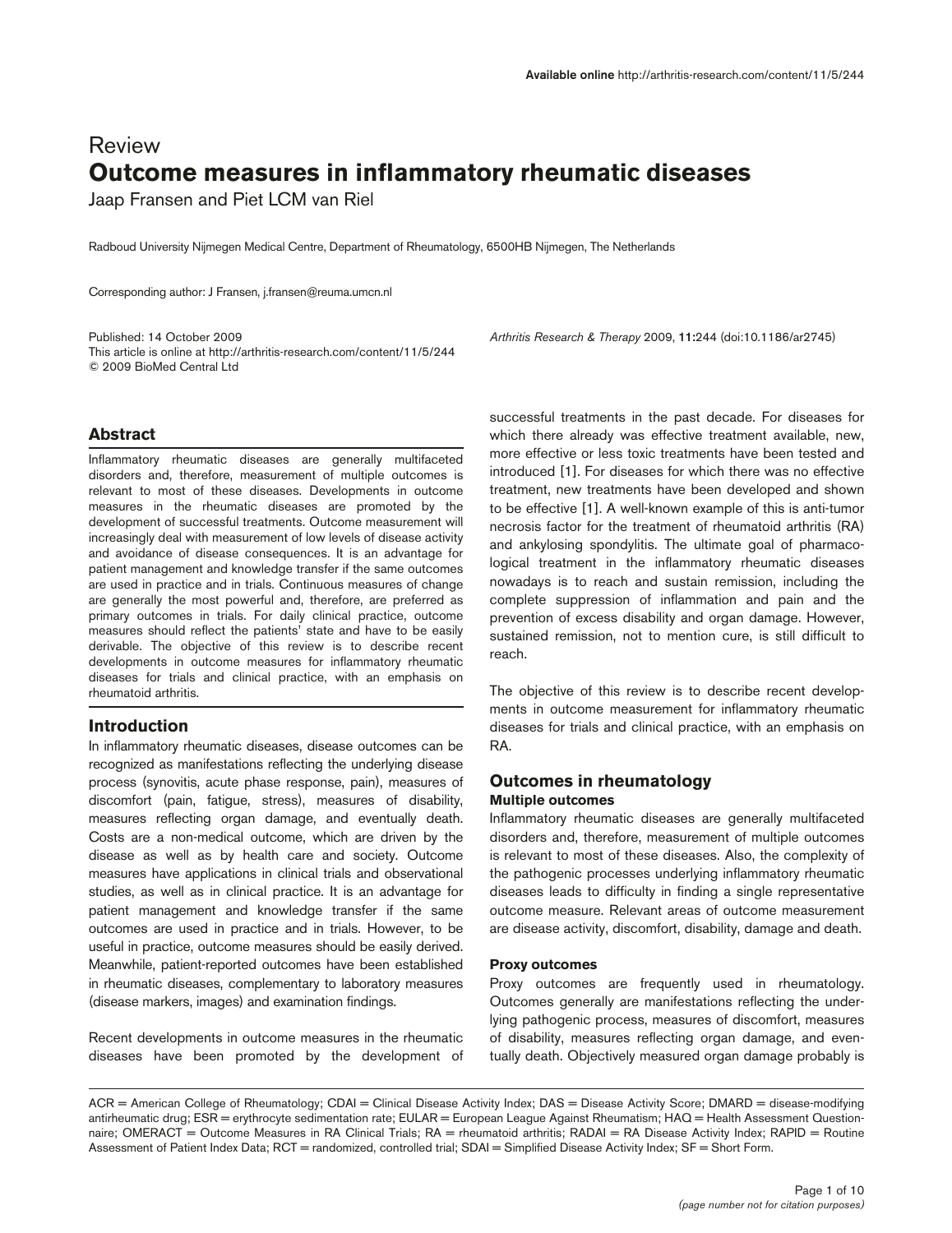the best endpoint measure for rheumatic disorders. However, organ damage may take some time to complete and, quite notably, is a state to be prevented. Therefore, organ damage cannot always be used as an outcome measure, but instead it is inferred from precursors or the disease process supposedly leading to the damage. Biomarkers and technical imaging techniques are used to try to obtain a more precise measurement of the disease process and of damage, especially at subclinical levels of disease [2-4]. For example, in RA, bone edema made visible by imaging techniques may be regarded as a precursor of bone erosion [3].

## **Disease activity**

In rheumatic disorders, the manifestations that are measured depend on the disease that is studied, and may comprise acute phase reactants, swollen and tender joint counts, pain, fatigue, morning stiffness, count of inflamed entheses, and so on. These manifestations comprise more or less objective signs (for example, counts of the number of swollen joints), naturally subjective symptoms (for example, pain, fatigue), and laboratory values (for example, erythrocyte sedimentation rate (ESR), and C-reactive protein levels). Disease activity in RA is a good example of where manifestations of the underlying pathogenic process have been combined in a pooled measure to increase its validity and precision (Table 1) [5]. The Disease Activity Score (DAS; and its modified version DAS28) consist of a combination of the number of tender joints, the number of swollen joints, ESR and a global assessment rating by the patient and are extensively validated [6]. The Simplified Disease Activity Index (SDAI) and the Clinical Disease Activity Index (CDAI) are derivations that omit the weighting (SDAI) and also omit a laboratory value (CDAI) [7].

The RA Disease Activity Index (RADAI) is a self-report questionnaire of symptoms, including a self-assessed joint count [8]. The Routine Assessment of Patient Index Data (RAPID) and the Patient Activity Scale (PAS) are patient selfreport questionnaires consisting of the three patient-reported outcomes of the core set of endpoints for RA clinical trials: pain, patient global assessment of disease activity, and the Health Assessment Questionnaire (HAQ) [9,10]. The RAPID may also include a RADAI-style self-rated joint count [9]. The DAS, DAS28, CDAI and SDAI include a single patient-rated item on global assessment.

## **Discomfort and disability**

Symptoms of the disease may cause discomfort to the patient. In rheumatic diseases, pain and fatigue are important sources of discomfort that also lead to disability. Due to the involvement of the musculoskeletal system, disability obviously is a central concept in rheumatic disorders and there are many disorder-specific questionnaires available that measure the level of patient-perceived disability. The outstanding example of this is the disability index of the HAQ, which was developed for RA but is also applied in other rheumatic disorders [11,12]. Most emphasis is placed on 'patientreported outcomes' to measure patient-perceived disability.

## **Damage**

Organ damage and death may be considered as 'hard' outcome measures in rheumatology. Progression of joint damage is a well-established outcome for trials in inflammatory joint diseases. In RA, measurement of joint damage of the hands and feet was deemed appropriate if trials last 12 months or longer, but with the current effective medication it may also be appropriate to measure joint damage after just 3 or 6 months. The eventual progression of joint damage can be rated by applying a standard scoring system, such as the Sharp-vanderHeijde score applied to plain X-rays of the hands and feet in RA [13]. The outcome measure can be the progression of raw scores or the number of patients that progress more than the smallest detectable change - for example, all patients that progress more than 6 points (Figure 1) [14]. Using the proportion of patients with progression of joint damage in two (treatment) groups favors the calculation of relative risk as an effect measure. Relative risks are easy to combine in meta-analyses.

## **Death**

Mortality in RA was explored initially in 1953 and since then numerous other studies have investigated mortality among patients with RA, with most demonstrating reduced life expectancy ranging from 5 to 15 years compared with the general population [15,16]. In addition to RA, several other inflammatory rheumatic disorders are associated with increased mortality, notably psoriatic arthritis, and ankylosing spondylitis [16]. Rheumatic disorders infrequently appear as the cause of death on death certificates. Rather, what is regarded as the immediate cause of death, such as cardiovascular disease, renal failure or pulmonary infection, is noted. At least for RA it appears that mortality has not improved over time [17]. Observing improving trends of survival over calendar time in rheumatic disorders is an important outcome of the quality of rheumatology care for these patients. Death (survival time) may also be a relevant outcome for clinical trials that include patients who are treated for life-threatening complications of their rheumatic disorder [18].

#### **Quality of life**

Quality of life in the context of outcome measurement is generally handled as a descriptive term that refers to people's emotional, social and physical wellbeing, and their ability to function in the ordinary tasks of living. In arthritis, the most common used measure covering these items is the Short Form (SF)-36 questionnaire on general health, which has also been validated for RA [19]. The advantage of the SF-36 is that a broader concept of health is measured and the SF-36 can be compared across difference conditions. The term 'quality-of-life measures' is frequently used interchangeably with the term 'patient-reported outcomes'. However, instead of using the term 'quality-of-life', what can generally be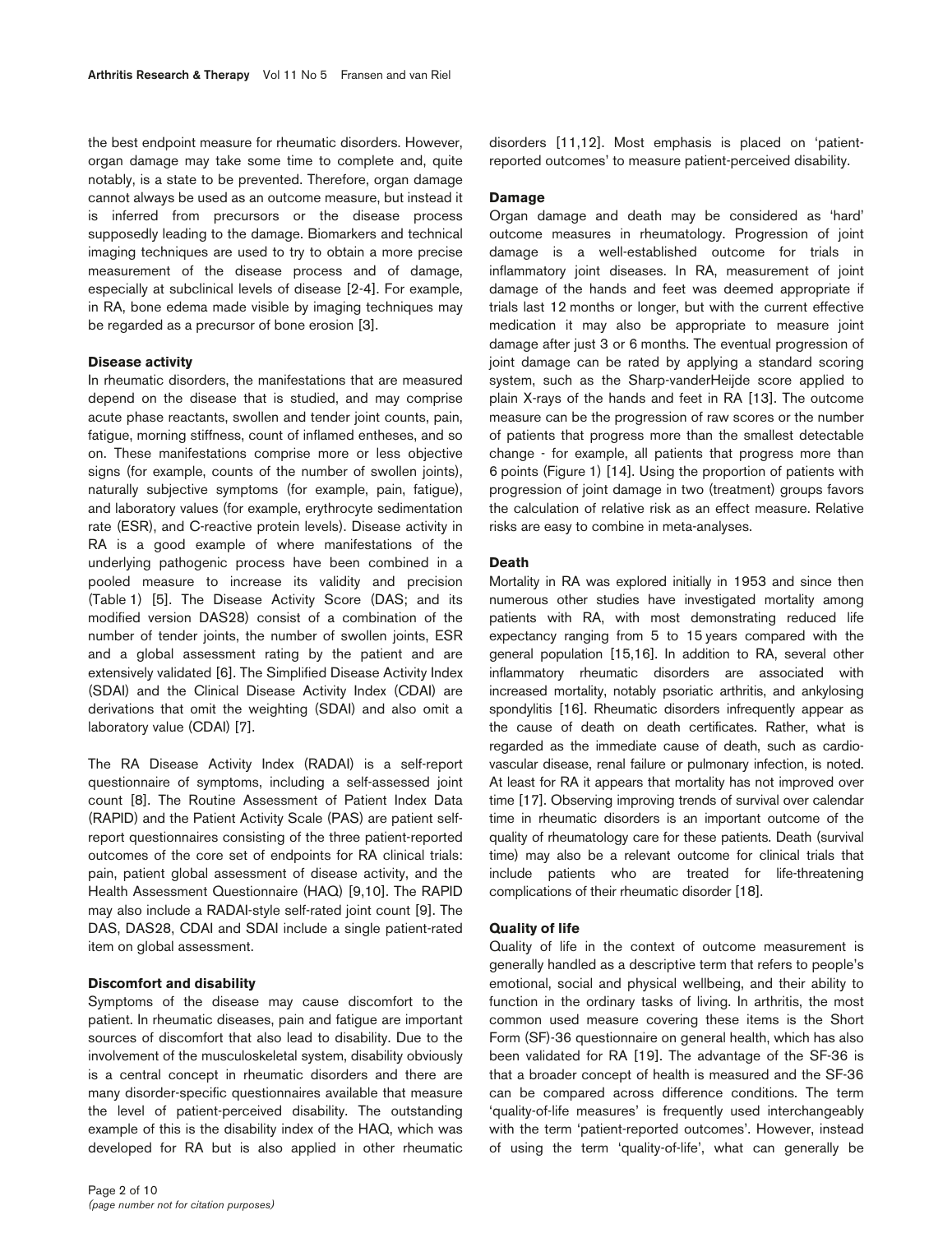|                    |      | Pooled indices developed for rheumatoid arthritis                                                                                                                                                                                                                                                                                                                                                                                                                                                                                                                                                                                                                                                                                                                                                                                                                                 |                  |            |    |                                                                                                                     |                   |                    |     |                   |                       |      |                                                                                                                                   |
|--------------------|------|-----------------------------------------------------------------------------------------------------------------------------------------------------------------------------------------------------------------------------------------------------------------------------------------------------------------------------------------------------------------------------------------------------------------------------------------------------------------------------------------------------------------------------------------------------------------------------------------------------------------------------------------------------------------------------------------------------------------------------------------------------------------------------------------------------------------------------------------------------------------------------------|------------------|------------|----|---------------------------------------------------------------------------------------------------------------------|-------------------|--------------------|-----|-------------------|-----------------------|------|-----------------------------------------------------------------------------------------------------------------------------------|
| Name               | Year | Form                                                                                                                                                                                                                                                                                                                                                                                                                                                                                                                                                                                                                                                                                                                                                                                                                                                                              | Aspect           | Laboratory |    | Symptoms                                                                                                            |                   | Global assessments |     | Joint examination |                       |      | Function                                                                                                                          |
| Lansbury           | 1956 | Continuous                                                                                                                                                                                                                                                                                                                                                                                                                                                                                                                                                                                                                                                                                                                                                                                                                                                                        | State            | ESR        | SM | Fatigue                                                                                                             | Pain <sup>*</sup> |                    |     |                   |                       | Grip |                                                                                                                                   |
| Pooled             | 1977 | Continuous                                                                                                                                                                                                                                                                                                                                                                                                                                                                                                                                                                                                                                                                                                                                                                                                                                                                        | State            | ESR        | SM |                                                                                                                     |                   |                    |     |                   | ГJС                   | Grip | Func. index                                                                                                                       |
| ARA remission      | 1981 | Dichotomy                                                                                                                                                                                                                                                                                                                                                                                                                                                                                                                                                                                                                                                                                                                                                                                                                                                                         | State            | ESR        | SM | Fatigue                                                                                                             |                   |                    |     | SIC               | ГJС                   |      |                                                                                                                                   |
| Mallya             | 1981 | Continuous                                                                                                                                                                                                                                                                                                                                                                                                                                                                                                                                                                                                                                                                                                                                                                                                                                                                        | State            | ESR, Hb    | SM |                                                                                                                     | Pain              |                    |     |                   | <b>RAI</b>            | Grip |                                                                                                                                   |
| Δ                  | 1983 | Continuous                                                                                                                                                                                                                                                                                                                                                                                                                                                                                                                                                                                                                                                                                                                                                                                                                                                                        | State            | ESR, Hb    | SM |                                                                                                                     |                   |                    |     |                   | ГJC                   |      |                                                                                                                                   |
| New IDA            | 1990 | Continuous                                                                                                                                                                                                                                                                                                                                                                                                                                                                                                                                                                                                                                                                                                                                                                                                                                                                        | State            | ESR, Hb    |    |                                                                                                                     | Pain              |                    |     |                   | <b>RAI</b>            | Grip | HAQ                                                                                                                               |
| Stoke              | 1990 | Continuous                                                                                                                                                                                                                                                                                                                                                                                                                                                                                                                                                                                                                                                                                                                                                                                                                                                                        | State            | ESR, CRP   | SM |                                                                                                                     |                   |                    |     |                   | RAI, PIP <sub>S</sub> |      |                                                                                                                                   |
| Scott              | 1990 | Continuous                                                                                                                                                                                                                                                                                                                                                                                                                                                                                                                                                                                                                                                                                                                                                                                                                                                                        | State            | ESR        | SM |                                                                                                                     | Pain              |                    |     |                   | <b>RAI</b>            |      |                                                                                                                                   |
| DAS                | 1990 | Continuous                                                                                                                                                                                                                                                                                                                                                                                                                                                                                                                                                                                                                                                                                                                                                                                                                                                                        | State            | ESR        |    |                                                                                                                     |                   | PGA <sup>+</sup>   |     | SJC               | RAI                   |      |                                                                                                                                   |
| Paulus             | 1990 | Dichotomy                                                                                                                                                                                                                                                                                                                                                                                                                                                                                                                                                                                                                                                                                                                                                                                                                                                                         | Change           | ESR        | SM |                                                                                                                     |                   | PGA                | DGA | SIC               | $\frac{1}{2}$         |      |                                                                                                                                   |
| RADA <sup> +</sup> | 1995 | Continuous                                                                                                                                                                                                                                                                                                                                                                                                                                                                                                                                                                                                                                                                                                                                                                                                                                                                        | State            |            | SM |                                                                                                                     | Pain              | PGA                | 공   |                   | $\sum_{i=1}^{n}$      |      |                                                                                                                                   |
| <b>DAS28</b>       | 1995 | Continuous                                                                                                                                                                                                                                                                                                                                                                                                                                                                                                                                                                                                                                                                                                                                                                                                                                                                        | State            | ESR        |    |                                                                                                                     |                   | PGA <sup>+</sup>   |     | SIC               | $\sum_{i=1}^{n}$      |      |                                                                                                                                   |
| ACR response       | 1995 | Dichotomy                                                                                                                                                                                                                                                                                                                                                                                                                                                                                                                                                                                                                                                                                                                                                                                                                                                                         | Change           | ESR        |    |                                                                                                                     | Pain              | PGA                | DGA | SJC               | ГJС                   |      | HAQ                                                                                                                               |
| EULAR response     | 1995 | Trichotomy                                                                                                                                                                                                                                                                                                                                                                                                                                                                                                                                                                                                                                                                                                                                                                                                                                                                        | Change and state | ESR        |    |                                                                                                                     |                   | PGA                |     | SJC               | ГJС                   |      |                                                                                                                                   |
| <b>IVGS</b>        | 2003 | Continuous                                                                                                                                                                                                                                                                                                                                                                                                                                                                                                                                                                                                                                                                                                                                                                                                                                                                        | State            | <b>GRP</b> |    |                                                                                                                     |                   | PGA                | DGA | SJC               | $\frac{1}{2}$         |      |                                                                                                                                   |
| CDAI               | 2005 | Continuous                                                                                                                                                                                                                                                                                                                                                                                                                                                                                                                                                                                                                                                                                                                                                                                                                                                                        | State            |            |    |                                                                                                                     |                   | PGA                | DGA | SJC               | $\frac{1}{2}$         |      |                                                                                                                                   |
| PASS <sup>#</sup>  | 2005 | Continuous                                                                                                                                                                                                                                                                                                                                                                                                                                                                                                                                                                                                                                                                                                                                                                                                                                                                        | State            |            |    |                                                                                                                     | Pain              | PGA                |     |                   |                       |      | HAQ                                                                                                                               |
| RAPID <sup>#</sup> | 2006 | Continuous                                                                                                                                                                                                                                                                                                                                                                                                                                                                                                                                                                                                                                                                                                                                                                                                                                                                        | State            |            |    |                                                                                                                     | Pain              | PGA                |     |                   |                       |      | <b>DWH</b>                                                                                                                        |
| ACR 'hybrid'       | 2007 | Continuous                                                                                                                                                                                                                                                                                                                                                                                                                                                                                                                                                                                                                                                                                                                                                                                                                                                                        | Change and state | ESR        |    |                                                                                                                     | Pain              | PGA                | DGA | SIC               | <b>DC</b>             |      | HAQ                                                                                                                               |
|                    |      | stiffness; PASS, Patient Acceptable Symptom State; PGA, patient global assessment of disease activity; PIP, proximal interphalangeal joints; RADAI, RA Disease Activity Index; RAI, Rtichie<br>Pooled indices developed for the assessment of disease activity in rheumatoid arthritis, adapted after [5]. *Aspirine need as proxy for pain. †DAS and DAS28 were developed with a global<br>Disease Activity Index; CRP, C-reactive protein; DAS, Disease Activity Score; DGA, doctor global assessment of disease activity; ESR, erythrocyte sedimentation rate; EULAR, European<br>Articular Index; RAPID, Routine Assessment of Patient Index Data; SDAI, Simplified Disease Activity Index; SJC, swollen joint count; TJC, tender joint count.<br>General Health rating, though PGA is more broadly used than<br>League Against Rheumatism; GH, general health; Grip, grip st |                  |            |    | GH now. *Self-assessed. ACR, American College of Rheumatology; ARA, American Rheumatism Association; CDAI, Clinical |                   |                    |     |                   |                       |      | trength; HAQ, Health Assessment Questionnaire disability index; Hb, hemoglobin level; IDA, Index of Disease Activity; MS, morning |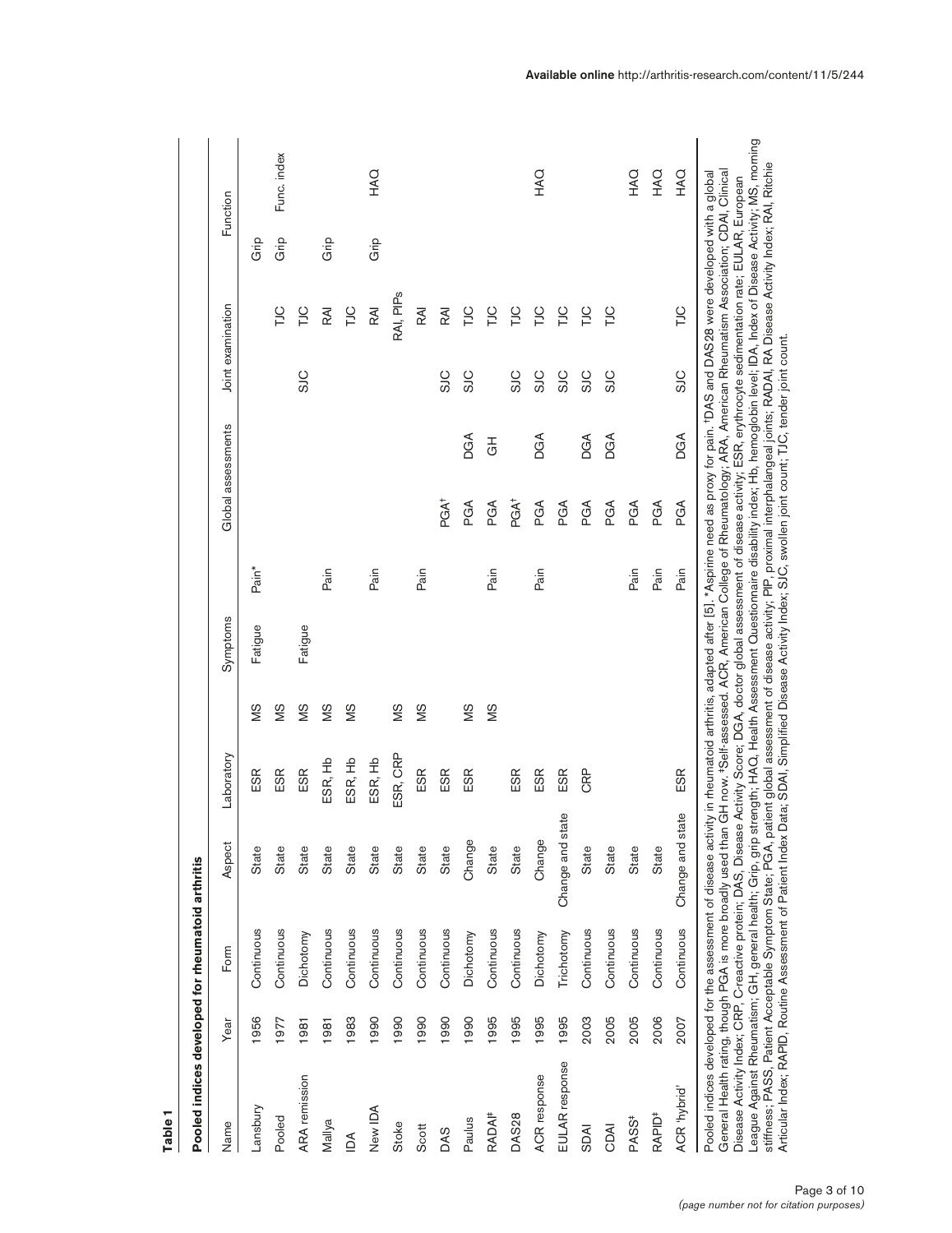



Cumulative probability plots of individual 1-year radiographic progression scores in 135 rheumatoid arthritis patients who were participating in the Combinatietherapie Bij Reumatoide Artritis (COBRA) trial (67 patients in the monotherapy group (circles) and 68 patients in the combination therapy group (triangles)). Reprinted from [14] with permission of John Wiley & Sons, Inc.

described is what is measured: for example, emotional wellbeing, functioning, or disability. Satisfaction of a person with certain aspects of life, however, is a non-medical outcome and is not generally associated with a lasting influence of medical interventions.

## **Outcome measures**

## **Common outcome measures**

The use of core sets of outcome measures greatly enhanced the comparability of trials in rheumatic disorders. Because of the many manifestations involved in rheumatic disorders, there had been much variability in choice of trial endpoints and in the way they were measured. A process leading to consensus and standardization of outcome measures for trials was started for RA, notably by the Outcome Measures in RA Clinical Trials (OMERACT) initiative [20]. This agreed on the use of a 'core set' of measures to be used, at a minimum, in randomized, controlled trials (RCTs) on diseasemodifying antirheumatic drugs (DMARDs) in RA [20]. This core set comprises six measures representing joint inflammation, one measure of disability, and the measurement of joint damage in trials lasting 12 months or longer (Table 2). Physical disability or function is a key concept in rheumatic disorders. Several validated questionnaires to measure disability are available, but the most common questionnaire in clinical trials of RA and other rheumatic disorders is the HAQ.

Within the OMERACT framework, consensus on common outcome measures for other rheumatic disorders has also been attempted. Except for RA, similar approaches to establish core sets of measures, disease activity measures, and response criteria for RCTs have been made for several other rheumatic diseases, notably psoriatic arthritis and ankylosing spondylitis (Table 2) [20-23]. In contrast to RA, where the target organ system may be defined as the joints, these diseases have multiple manifestations in multiple organ systems; for example, manifestations of psoriatic arthritis may include arthritis, psoriasis, dactylitis, nail involvement, enthesitis, and spondylitis.

## **Composite endpoint measures**

In the context of multiple outcome measures, and without a gold standard or obvious choice of measure to be used as primary outcome, composite endpoint measures are useful to avoid multiple testing and to increase statistical power. An advantage of the reduction of measurement error by combination of measures is that an index can be more responsive than its parts. The main disadvantages of composite measures are concerns over validity and practical problems such as interpretation and computational difficulties. The validity of an index depends on the validity of the measures that are included and their appropriate weighting. The interpretation of an index becomes easier when more information from validity studies (for example, discriminative or predictive) is available and when an index has become familiar. The composite indexes in use may fall in the categories of state measures and response measures.

#### **Assessment of state**

The most popular state index for use in RA is the DAS and its modified version DAS28 (Table 3) [24,25]. The DAS is a continuous measure reflecting the level of underlying rheumatoid inflammation. It was developed using decisions on DMARD therapy as an external standard of high and low disease activity. The DAS includes information from tender and swollen joint counts, ESR and a patient global rating, with the statistical advantage of having a Gaussian distribution.

The DAS28 is similar to the DAS, includes reduced joint counts and has a different range. The DAS28 ranges from 0 to 10: a DAS28 ≤3.2 is equated with 'low' disease activity and a DAS28 >5.1 is called 'high' disease activity [26,27].

Similar kinds of disease activity scores, in part using similar approaches, have been developed not only for RA (SDAI) and ankylosing spondylitis (Bath Ankylosing Spondylitis Disease Activity Index (BASDAI)), but also for systemic lupus erythematosus (Systemic Lupus Erythematosus Disease Activity Index (SLEDAI)), and systemic sclerosis [7,28-30].

#### **Assessment of change**

The two response measures most frequently used for testing DMARDs in RA are the European League Against Rheuma-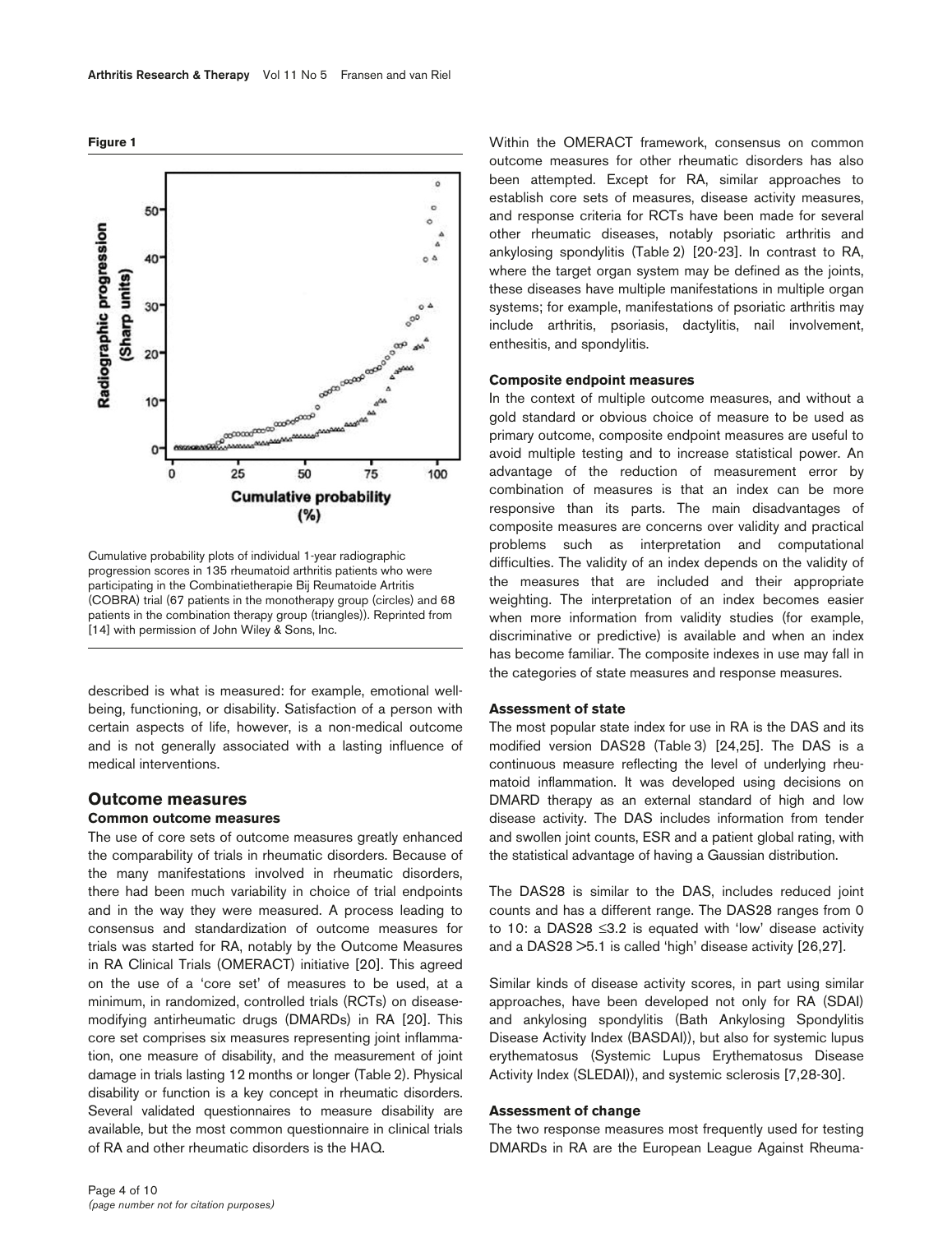| Core sets of that outcome incasures |                        |                        |
|-------------------------------------|------------------------|------------------------|
| Rheumatoid arthritis                | Psoriatic arthritis    | Ankylosing spondylitis |
| Acute phase reactants               | Acute phase reactants  | Acute phase reactants  |
| Swollen joint count                 | Joint counts           | Joint counts           |
| Tender joint count                  | Axial skeleton         | Enthesitis             |
| Observer global rating              | Observer global rating | Spinal mobility        |
| Patient global rating               | Dactylitis             | <b>Stiffness</b>       |
| Patient pain rating                 | Enthesitis             | Patient global rating  |
| Physical function                   | Psoriasis extent       | Patient pain rating    |
| Joint damage by X-ray               | Nail involvement       | Physical function      |
|                                     | Patient pain rating    |                        |
|                                     | Patient itching rating |                        |
|                                     | Physical function      |                        |
|                                     | Joint damage by X-ray  |                        |

#### **Core sets of trial outcome measures**

Trial outcome measures deemed important for disease modifying anti-rheumatic therapies in rheumatoid arthritis [20,21], psoriatic arthritis [22], and ankylosing spondylitis [23].

#### **Table 3**

#### **EULAR response criteria and the disease activity score in rheumatoid arthritis**

|            |                                   |                          |          | Change in DAS or DAS28 attained |      |
|------------|-----------------------------------|--------------------------|----------|---------------------------------|------|
|            | DAS or DAS28 attained at endpoint |                          | >1.2     | $0.6 < \Lambda \leq 1.2$        | ≤0.6 |
| 'High'     | DAS > 3.7                         | DAS28 > 5.1              | Moderate |                                 | No   |
| 'Moderate' | $2.4 <$ DAS $\leq$ 3.7            | $3.2 <$ DAS28 $\leq 5.1$ | Moderate | Moderate                        |      |
| 'Low'      | DAS $\leq$ 2.4                    | DAS28 $\leq$ 3.2         | Good     | Moderate                        |      |

Calculation of the disease activity scores DAS and DAS28 to assess joint inflammation in rheumatoid arthritis and the response criteria of the European League against Rheumatism (EULAR) [24-27]. The EULAR criteria use the level of disease activity at the endpoint as well as the change at the endpoint for determining a patient as a good, moderate or non-responder. DAS28 = 0.56 × ( $\sqrt{JIC28}$ ) + 0.28 × ( $\sqrt{SIC28}$ ) + 0.70 × (lnESR) + 0.014 × GH; DAS = 0.54 × (√RAI) + 0.065 × SJC44 + 0.33 × (lnESR) + 0.0072 × GH. DAS, Disease Activity Score; ESR, erythrocyte sedimentation rate; GH, general health; RAI, Ritchie Articular Index; SJC, swollen joint count; TJC, tender joint count.

tism (EULAR) response criteria (Table 3) and the American College of Rheumatology (ACR) improvement criteria (Table 4) [21,26]. The ACR criteria are a dichotomized measure of change, whilst the EULAR criteria include change as well as the level of disease activity reached. Despite their different approaches, ACR and EULAR criteria generally lead to similar results [27]. The EULAR response criteria define the patient as a good, moderate or non-responder, dependent on both the magnitude of improvement according to the DAS or DAS28 and the absolute level of the DAS reached [26,27]. The ACR improvement criteria define a patient as a responder if there is at least 20% improvement in both tender and swollen joint counts, and in three of the following five measures: pain, patient global assessment, physician global assessment, disability, and an acute phase reactant [21]. The

ACR improvement criteria were designed to optimally discriminate placebo from drug in clinical trials. To accommodate the larger effects with newer medications, ACR50% and 70% criteria are also used. However, these cut-off points are not endorsed as a primary outcome measure [32]. To accommodate testing differences between two effective medications that are generally smaller than a difference between placebo and a medication, a revised version of the ACR criteria ('ACR-hybrid') was developed [33].

Response criteria for use in RCTs have also been developed and applied in psoriatic arthritis (Psoriatic Arthritis Response Criteria (PsARC)), ankylosing spondylitis (Ankylosing Spondylitis Assessment Score (ASAS)) and osteoarthritis (Osteoarthritis Research Society International (OARSI)) [34-36].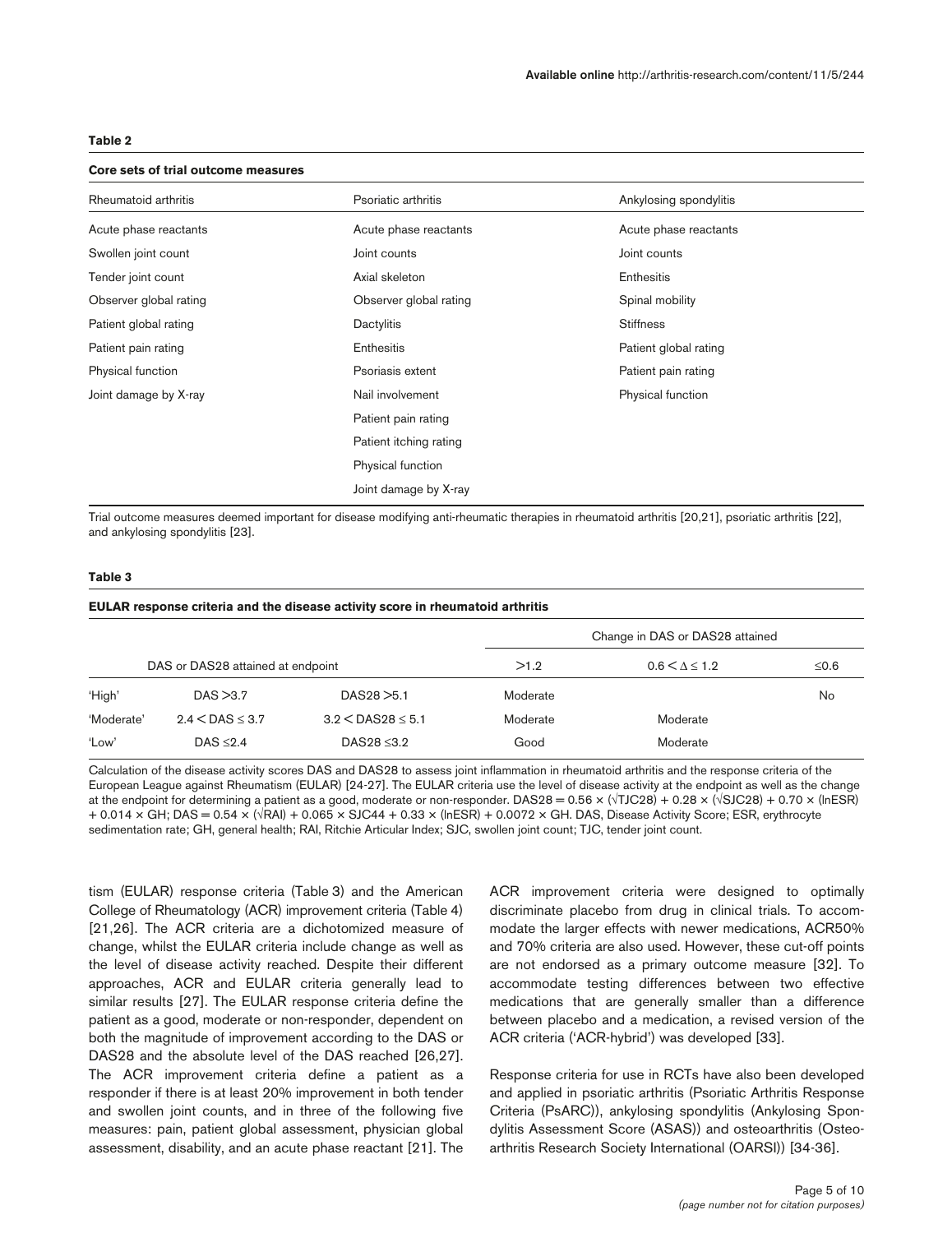#### **ACR improvement criteria for use in rheumatoid arthritis**

A patient is classified as improved if there is at least 20% improvement in five out of seven core-set variables, the first two required:

Tender joint count Swollen joint count Acute phase reactant Patient rating of pain Patient global assessment of disease activity Observer global assessment of disease activity Physical disability

ACR, American College of Rheumatology.

## **Outcome measurement in trials**

## **Change or state measures?**

Currently, there is a movement from change endpoints to endpoints with absolute values. In contrast to change endpoints, when using absolute measures there is no need to choose cut-off points, and the difference between two drugs or between a drug and placebo can readily be interpreted in terms of the endpoint measure. Continuous measures are flexible for deriving other endpoints. Depending on what is considered appropriate, one could define in advance whether to use the absolute change in the measure, the percentage of patients below a cut-off point, time-to-reach that cut-off point, the number of visits below a cut-off point, and so on.

## **Dichotomous or continuous endpoints?**

One of the advantages of dichotomized improvement criteria is that the outcome is clearly expressed as a yes or no response, or success or failure. This probably led to the dichotomization of originally continuous measures for use as trial endpoints, such as the 1.2 improvement in DAS28. The disadvantages of this approach include not only that power is lost when dichotomizing a continuous or ordinal measure, but also that meaning is lost.

The more attractive alternative would be to use the DAS as a continuous endpoint. If the underlying endpoint is continuous (disease activity, ability), a meaningful cut-off point should be chosen if dichotomizations are preferred. Examples of such outcome measures are the percentage of RA patients reaching low disease activity (DAS28 ≤3.2), and the percentage of RA patients with a progression of joint damage larger than the smallest detectable change in X-ray score. Figure 1 illustrates an example where the smallest detectable change is determined as a 4-point change in the SharpvanderHeijde score [37]. This approach is especially appropriate if the outcome measure represents a target of treatment. A similar approach used for patient questionnaires is the definition of a minimal important change using patient

panels. The percentage of patients exceeding this predefined minimal important change is used as the outcome measure.

An alternative that better reflects treatment goals is the concept of 'patient acceptable symptom state', which is also assessed using patient panels [38,39]. However, power is generally lost when dichotomizing a continuous measure. Therefore, it may be worthwhile to use a continuous measure as primary outcome, and use clinically useful dichotomizations as informative secondary outcomes.

#### **Minimal important change or remission?**

Reaching remission, or a state of low disease activity, is the ultimate goal of treatment in rheumatic disorders. Conceptually, remission is more appropriate than change as the endpoint. However, remission is not always a target that can be reached and a state of low disease activity could be used instead. A well-known example is the Minimal Disease Activity State (MDAS), which was developed for RA and can be calculated alternatively using the DAS28 or the ACR core-set measures [40].

The problem still is that remission is ill-defined and the absence of manifestations is difficult to measure. Also, it is unclear how far the underlying disease process is silent in the absence of manifestations. If minimal important change is used, information on the magnitude of change is lost and change does not reflect the target of treatment. The target is not to induce change *per se*, but rather change is necessary to reach the target of low disease activity or remission.

## **Reporting of disease activity in trials**

Even with commonly used outcome measures, trial publications still differ in their reporting. Consequently, it is still difficult to compare trial results and to combine them in a meta-analysis. A recent initiative by the ACR and EULAR has provided recommendations on disease activity reporting in clinical trials [41]. If these recommendations are followed, it is warranted that similar and useful information can be derived from trial reports, irrespective of the primary outcome measure used. Important considerations are the reporting on disease activity response as well as states, and the inclusion of time (Table 5).

## **Outcome measurement in practice**

In daily practice, outcomes should be measures of state rather than measures of change. The reason is that the goal of therapy is to reach low disease activity or even remission; thus, a physician should primarily know about the state the patient is in. A continuous measure of disease activity is most useful to measure changes (of the patient's state). Most available indices are subdivided into levels of 'low', 'moderate', and 'high' disease activity, analogous to the DAS and DAS28 (Table 3). However, states of remission or a 'patient acceptable symptom state' also provide meaningful endpoints in practice.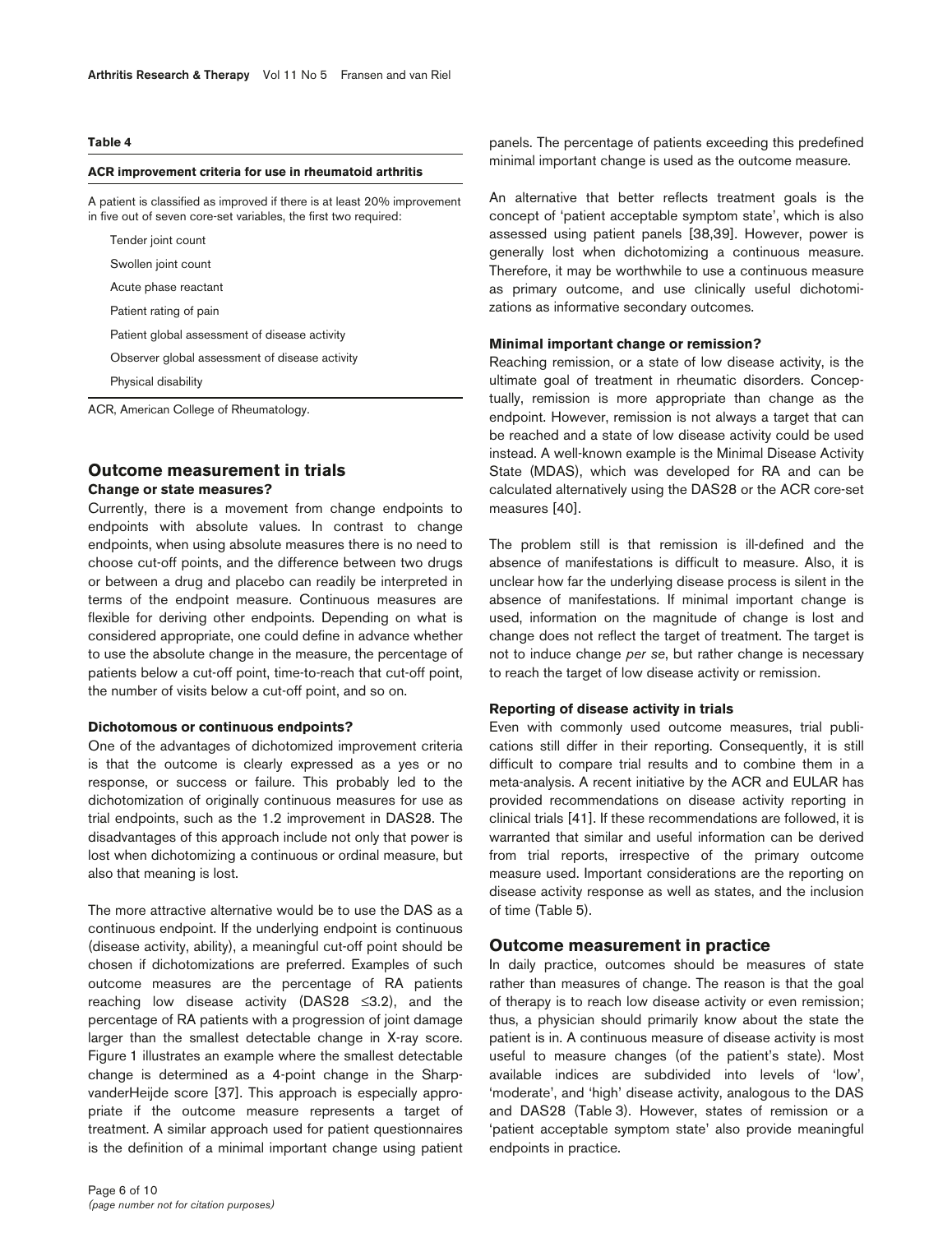| Point          | Description                                                                                                                                                                                                                                                                                                                |
|----------------|----------------------------------------------------------------------------------------------------------------------------------------------------------------------------------------------------------------------------------------------------------------------------------------------------------------------------|
|                | Each trial should report the disease activity response and disease activity states                                                                                                                                                                                                                                         |
| 1a             | Response: ACR (ACR20, ACR50, ACR70: ideally also ACR Hybrid, after successful prospective validation in clinical trials) and<br>EULAR response criteria (good, moderate and non-responders)                                                                                                                                |
| 1 <sub>b</sub> | States: composite measures of disease activity should be used as outcome measures and with cut-off points to define various disease<br>activity states: they include DAS/DAS28, CDAI, and SDAI; appropriate descriptive statistics of the baseline, the endpoint and change<br>of the composite indices should be reported |
| $\overline{2}$ | Each trial should report the appropriate descriptive statistics of the baseline, the endpoint, and change of the single variables included<br>in the core set                                                                                                                                                              |
| 3              | Each trial should report the baseline disease activity levels                                                                                                                                                                                                                                                              |
| 4              | Each trial should report the percentage of patients achieving a low disease activity state and remission                                                                                                                                                                                                                   |
| 4a             | Definitions that should be used for low disease activity include cut-off points for low disease activity for DAS/DAS28, CDAI, SDAI, and<br><b>MDA</b>                                                                                                                                                                      |
| 4 <sub>b</sub> | Definitions that could be used for remission include preliminary ARA remission criteria and respective cut-off points for DAS/DAS28,<br>CDAI, and SDAI                                                                                                                                                                     |
| 5              | Each trial should report the time to onset of the primary outcome (a particular response or a certain disease activity state)                                                                                                                                                                                              |
| 6              | Each trial should consider and report the sustainability of the primary outcome (as opposed to evaluating it at a single predefined time<br>point during the trial)                                                                                                                                                        |
| 7              | Each trial should report on fatigue                                                                                                                                                                                                                                                                                        |

#### **EULAR/ACR collaborative recommendations for disease activity reporting in clinical trials**

ACR, American College of Rheumatology; ARA, American Rheumatism Association; CDAI, Clinical Disease Activity Index; DAS, Disease Activity Score; EULAR, European League Against Rheumatism; MDA, Minimal Disease Activity; SDAI, Simplified Disease Activity Index. Reprinted from [41] with permission of John Wiley & Sons, Inc.

General treatment principles in RA are that: patients who may have RA are to be detected and referred early, RA should be treated immediately, tight control of disease activity should be applied, and, in addition, treatment should be individually tailored considering risk-benefit [42]. These principles are reflected in treatment guidelines of the ACR and EULAR [43,44].

In practice, outcome measurement is useful for treatment indication and for tight control. In the ACR recommendations for the use of nonbiologic and biologic DMARDs, the choice for treatment is steered by the presence of features of poor prognosis, disease activity, and disease duration [43]. As there currently are many appropriate disease activity indices available, it was considered that disease activity can be judged using the available definitions of 'low', 'moderate', and 'high' disease activity (Table 6).

Several trials have shown the beneficial effect of a tight control strategy in the treatment of RA, notably the Tight Control for Rheumatoid Arthritis (TICORA), Computer Assisted Management for Early Rheumatoid Arthritis (CAMERA), Treatment Strategies for RA (BeST) and Systematic Monitoring of RA Disease Activity (TRAC) studies [45-48]. There is also evidence to suggest that monitoring of disease activity without a treatment protocol confers no major

improvement over usual care [48]. Therefore, the tight control principle can be understood as a protocol based on an objective measure of disease activity that determines whether treatment is escalated or reduced; a low threshold of continuing disease activity triggers a treatment change; and treatment decisions are made frequently (monthly rather than every 3 months) [42]. So far, disease activity indices, notably the DAS, have been used in tight control studies.

The RADAI and the RAPID are disease activity indices that are completely self-reported [8,9]. Self-report indices have the advantage that no laboratory values and no formal joint counts are required. However, many rheumatologists may be hesitant in omitting a joint count that is still seen as an important source of information. Regardless of the validated disease activity index used, adopting tight control principles may lead to a large benefit for patients in daily practice.

## **Conclusions**

Inflammatory rheumatic diseases are generally diseases with variable presentation and, therefore, multiple outcomes are measured in most of these diseases. Because of the complexity of the pathogenesis underlying the diseases, multiple clinical manifestations are measured as a proxy for the pathogenic process. Beyond manifestations of the disease process, rheumatic diseases can have several different consequences,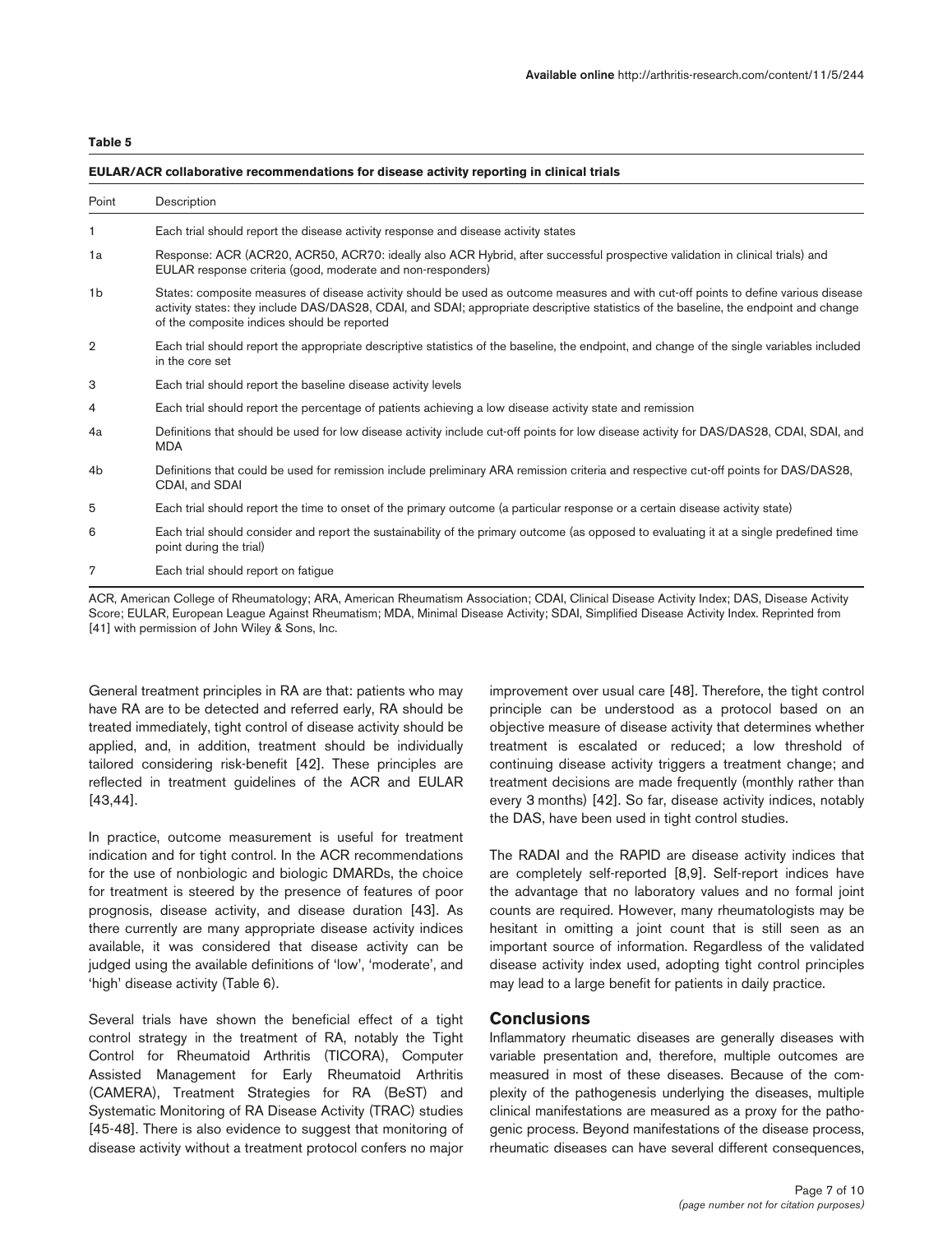#### **Disease activity instruments in the ACR guidelines**

|                                             |                    | Thresholds of disease activity |                           |       |
|---------------------------------------------|--------------------|--------------------------------|---------------------------|-------|
| Instrument                                  | Range              | Low                            | Moderate                  | High  |
| Disease Activity Score in 28 joints         | $0$ to $9.4$       | $\leq 3.2$                     | $>3.2$ and $\leq 5.1$     | >5.1  |
| Simplified Disease Activity Index           | $0.1$ to $86.0$    | $\leq 11$                      | $>11$ and $\leq 26$       | $>26$ |
| <b>Clinical Disease Activity Index</b>      | 0 to 76            | $\leq 10$                      | $>10$ and $\leq$ 22       | $>22$ |
| Rheumatoid Arthritis Disease Activity Index | 0 to 10            | < 2.2                          | $>2.2$ and $\leq 4.9$     | >4.9  |
| <b>Patient Activity Scale</b>               | $0$ to $10$        | < 1.9                          | $\geq$ 1.9 and $\leq$ 5.3 | >5.3  |
| Routine Assessment Patient Index Data       | 0 <sub>to</sub> 30 | $6$                            | $\geq$ 6 and $\leq$ 12    | $>12$ |

Reprinted from [43] with permission of John Wiley & Sons, Inc.

making multiple outcomes relevant, including discomfort, disability, organ damage, and death; these may also include complications.

One of the challenges in facing multiple measurements is: should outcome measures be combined and, if yes, how? The development of pooled indices in RA is an outstanding example of this. Many developments in outcome measurement of rheumatic diseases started in RA and have been applied to other rheumatic diseases. However, in rheumatic diseases in which multiple organ systems are involved, such as psoriatic arthritis or systemic sclerosis, the combination of outcome measures is not straightforward. Developing outcome measures for diseases meeting new treatment targets will be of growing importance in the next decade.

In the next decade success of therapeutic strategies will be measured by the percentage of patients reaching remission or at least reaching a very low disease activity state, and not by how many patients improved by a certain amount. Indeed, for RA as well as other rheumatic diseases, the clinically most meaningful outcome measure is a state measure of disease activity, whilst the most efficient outcome measure for clinical trials is a continuous measure of change. Therefore, for clinical trials a continuous measure of change may be preferred as the primary outcome measure, and a measure of state may be preferred as the secondary outcome measure. It is an advantage when both the primary and secondary outcome measures are simply variations of the same measure, which should be meaningful in daily practice. In cohorts and in daily practice, state measures that can be converted to the same change measure as in trials are useful as the use of the same measures in trials, cohorts and practice promotes knowledge transfer.

Following treatment success in RA, the vision of pharmacological treatment in the inflammatory rheumatic diseases nowadays has become reaching and sustaining remission. Clinical remission, meaning absence of clinically visible



This article is part of a special collection of reviews, *The Scientific Basis of Rheumatology: A Decade of Progress*, published to mark *Arthritis Research & Therapy*'s 10th anniversary.

> Other articles in this series can be found at: http://arthritis-research.com/sbr

disease manifestations, including the condition that disease consequences do not occur, may be a reasonable target for a start. When disease manifestations are reduced to subclinical levels, this raises additional interest in biomarkers and imaging techniques for outcome measurement. Finding biomarkers and imaging techniques that are suited for use in daily clinical practice will become even more important. However, for daily clinical practice, outcome measures should be feasible and meaningful: feasible to perform in busy daily clinical practice, and meaningful to be able to steer treatment decisions. At this point, patient-reported outcomes and easily derivable clinical indices have an advantage in this regard.

## **Competing interests**

PLCMvR had a major role in developing the DAS, DAS28 and EULAR response criteria. The authors declare that they have no other competing interests.

#### **References**

- 1. Felson DT: **Assessing the efficacy and safety of rheumatic disease treatments.** *Arthritis Rheum* 2003, **48:**1781-1787.
- 2. Farrant JM, O'Connor PJ, Grainger AJ: **Advanced imaging in rheumatoid arthritis. Part 1: synovitis.** *Skeletal Radiol* 2007, **36:** 269-279.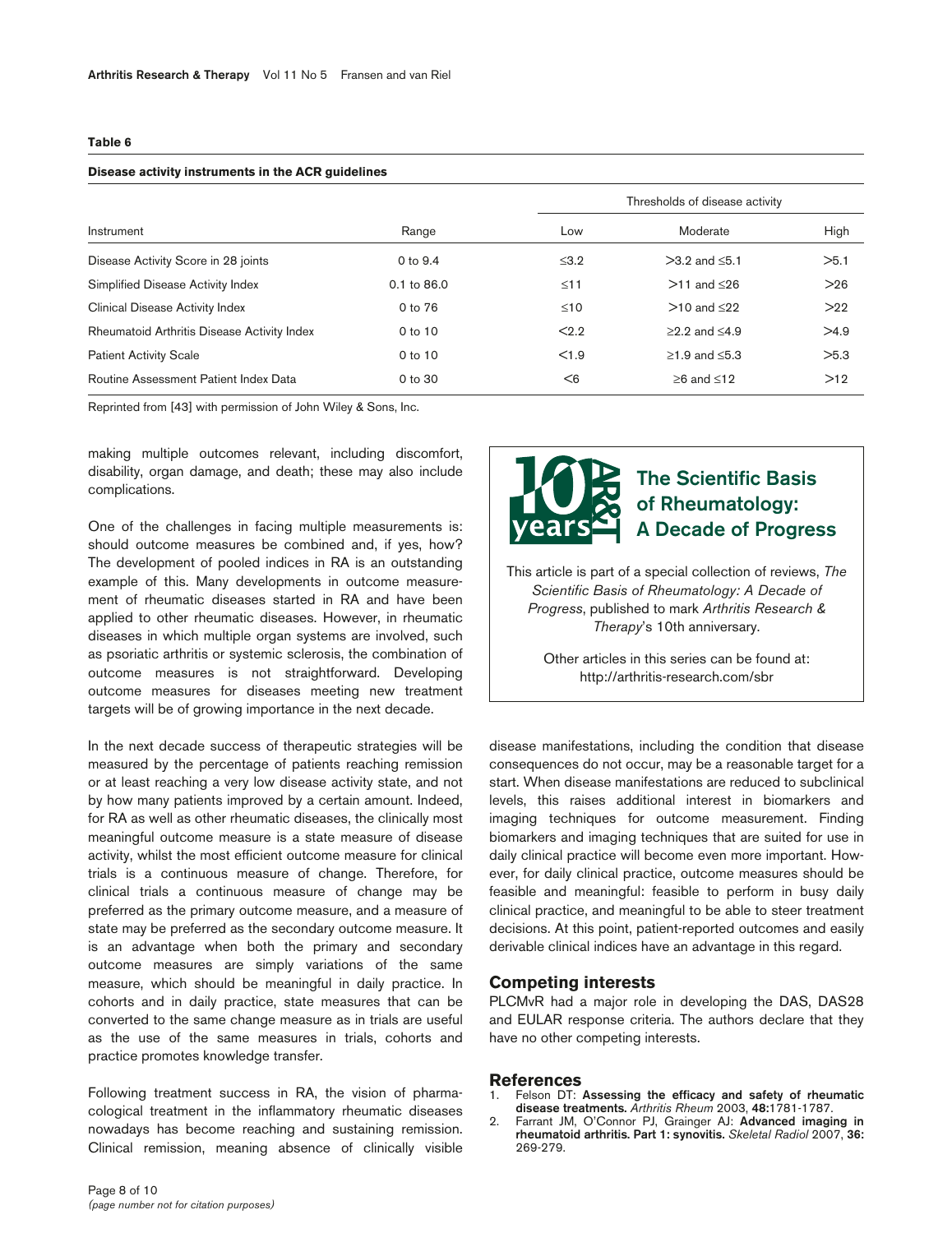- 3. Farrant JM, Grainger AJ, O'Connor PJ: **Advanced imaging in rheumatoid arthritis. Part 2: erosions.** *Skeletal Radiol* 2007, **36:** 381-389.
- 4. Emery P, Gabay C, Kraan M, Gomez-Reino J: **Evidence-based review of biologic markers as indicators of disease progression and remission in rheumatoid arthritis.** *Rheum Int* 2007, **27:**793-806.
- 5. Boers M, Tugwell P: **The validity of pooled outcome measure (indices) in rheumatoid arthritis clinical trials.** *J Rheumatol* 1993, **20:**568-574.
- 6. Fransen J, Stucki G, Van Riel PLCM: **Rheumatoid arthritis measures.** *Arthritis Rheum* 2003, **49(5S):**S214-224.
- 7. Aletaha D, Smolen J: **The Simplified Disease Activity Index (SDAI) and the Clinical Disease Activity Index (CDAI): a review of their usefulness and validity in rheumatoid arthritis.** *Clin Exp Rheumatol* 2005, **23(5 Suppl 39):**S100-108.
- 8. Stucki G, Liang MH, Stucki S, Brühlmann P, Michel BA: **A selfadministered rheumatoid arthritis disease activity index (RADAI) for epidemiologic research. Psychometric properties and correlation with parameters of disease activity.** *Arthritis Rheum* 1995, **38:**795-798.
- 9. Pincus T, Yazici Y, Bergman M, Swearingen C, Harrington T: **A proposed approach to recognise 'near remission' quantitatively without formal joint counts or laboratory tests: a patient self-report questionnaire Routine Assessment Of Patient Index Data (RAPID) score as a guide to a 'continuous quality improvement'.** *Clin Exp Rheumatol* 2006, **24(6 Suppl 43):**S-60- 65; quiz S-66-73.
- 10. Wolfe F, Michaud K, Pincus T: **A composite disease activity scale for clinical practice, observational studies, and clinical trials: the Patient Activity Scale (PAS/PAS-II).** *J Rheumatol* 2005, **32:**2410-2415.
- 11. Fries JF, Spitz P, Kraines RG, Holman HR: **Measurement of patient outcome in arthritis.** *Arthritis Rheum* 1980, **23:**137-145.
- 12. Bruce B, Fries JF: **The Health Assessment Questionnaire (HAQ).** *Clin Exp Rheum* 2005, **23(5)Suppl 39):**S14-18t.
- 13. Van der Heijde D: **How to read radiographs according to the Sharp/van der Heijde method.** *J Rheumatol* 2000, **27:**261-263.
- 14. Landewe R, Van der Heijde D: **Radiographic progression depicted by probability plots: presenting data with optimal use of individual values.** *Arthritis Rheum* 2004, **50:**699-706.
- 15. Cobb S, Anderson F, Bauer W: **Length of life and cause of death in rheumatoid arthritis.** *N Engl J Med* 1953, **249:**553- 556.
- 16. Sokka T, Pincus T: **Mortality in the rheumatic diseases. Introduction.** *Clin Exp Rheumatol* 2008, **26(Suppl 51):**S1-4.
- 17. Boers M, Dijkmans B, Gabriel S, Maradit-Kremers H, O'Dell J, Pincus T: **Making an impact on mortality in rheumatoid arthritis. Targeting cardiovascular comorbidity.** *Arthritis Rheum* 2004, **50:**1734-1739.
- 18. Wong WK, Furst DE, Clements PJ, Streisand JB: **Assessing disease progression using a composite endpoint.** *Stat Meth Med Res* 2007, **16:**31-49.
- 19. Kosinski M, Keller SD, Hatoum HT, Kong SX, Ware JE Jr: **The SF-36 Health Survey as a generic outcome measure in clinical trials of patients with osteoarthritis and rheumatoid arthritis: tests of data quality, scaling assumptions and score reliability.** *Med Care* 1999, **37(5 Suppl):**MS10-22.
- 20. Tugwell P, Boers M: **Developing consensus on preliminary core efficacy endpoints for rheumatoid arthritis clinical trials. OMERACT Committee.** *J Rheumatol* 1993, **20:**555-556.
- 21. Felson DT, Anderson JJ, Boers M, Bombardier C, Furst D, Goldsmith C, Katz LM, Lightfoot R Jr, Paulus H, Strand V, *et al*.: **American College of Rheumatology. Preliminary definition of improvement in rheumatoid arthritis.** *Arthritis Rheum* 1995, **38:** 727-735.
- 22. Gladman D: **Consensus exercise on domains in psoriatic arthritis.** *Ann Rheum Dis* 2005, **64(Suppl 2):**ii113-4.
- 23. van der Heijde D, Bellamy N, Calin A, Dougados M, Khan MA, van der Linden S: **Assessments in Ankylosing Spondylitis Working Group. Preliminary core sets for endpoints in ankylosing spondylitis.** *J Rheumatol* 1997, **24:**2225-2229.
- 24. van der Heijde DM, van 't Hof MA, van Riel PL, Theunisse LA, Lubberts EW, van Leeuwen MA, van Rijswijk MH, van de Putte LB: **Judging disease activity in clinical practice in rheumatoid arthritis: first step in the development of a disease activity score.** *Ann Rheum Dis* 1990, **49:**916-920.
- 25. Prevoo MLL, Van 't Hof MA, Kuper HH, Van Leeuwen MA, Van de Putte LBA, Van Riel PLCM: **Modified disease activity scores that include twenty-eight-joint counts. Development and validation in a prospective longitudinal study of patients with rheumatoid arthritis.** *Arthritis Rheum* 1995, **38:**44-48.
- 26. van Gestel AM, Prevoo ML, van 't Hof MA, van Rijswijk MH, van de Putte LB, van Riel PL: **Development and validation of the European League Against Rheumatism response criteria for rheumatoid arthritis.** *Arthritis Rheum* 1996, **39:**34-40.
- 27. Van Gestel AM, Haagsma CJ, Van Riel PLCM: **Validation of rheumatoid arthritis improvement criteria that include simplified joint counts.** *Arthritis Rheum* 1998, **41:**1845-1850.
- 28. Smolen JS, Breedveld FC, Schiff MH, Kalden JR, Emery P, Eberl G, van Riel PL, Tugwell P: **A simplified disease activity index for rheumatoid arthritis for use in clinical practice.** *Rheumatology* 2003, **42:**244-257.
- 29. Garrett S, Jenkinson T, Kennedy LG, Whitelock H, Gaisford P, Calin A: **A new approach to defining disease status in ankylosing spondylitis: the Bath Ankylosing Spondylitis Disease Activity Index.** *J Rheumatol* 1994, **21:**2286-2291.
- 30. Bombardier C, Gladman DD, Urowitz MB, Caron D, Chang CH: **Derivation of the SLEDAI. A disease activity index for lupus patients. The Committee on Prognosis Studies in SLE.** *Arthritis Rheum* 1992, **35:**630-640.
- 31. van Gestel AM, Anderson JJ, van Riel PL, Boers M, Haagsma CJ, Rich B, Wells G, Lange ML, Felson DT: **ACR and EULAR improvement criteria have comparable validity in rheumatoid arthritis trials.** *J Rheumatol* 1999, **26:**705-711.
- 32. Felson DT, Anderson JJ, Lange ML, Wells G, LaValley MP: **Should improvement in rheumatoid arthritis clinical trials be defined as fifty percent or seventy percent improvement in core set measures, rather then twenty percent?** *Arthritis Rheum* 1998, **41:**1564-1570.
- 33. American College of Rheumatology Committee to Reevaluate Improvement Criteria: **A proposed revision to the ACR20: the hybrid measure of American College of Rheumatology response.** *Arthritis Rheum* 2007, **57:**193-202.
- 34. Clegg DO, Reda DJ, Mejias E, Cannon GW, Weisman MH, Taylor T, Budiman-Mak E, Blackburn WD, Vasey FB, Mahowald ML, Cush JJ, Schumacher HR Jr, Silverman SL, Alepa FP, Luggen ME, Cohen MR, Makkena R, Haakenson CM, Ward RH, Manaster BJ, Anderson RJ, Ward JR, Henderson WG: **Comparison of sulfasalazine and placebo in the treatment of psoriatic arthritis.** *Arthritis Rheum* 1996, **39:**2013-2020.
- 35. Anderson JJ, Baron G, van der Heijde D, Felson DT, Dougados M: **Ankylosing spondylitis assesment group preliminary definition of short-term inprovement in ankylosing spondylitis.** *Arthritis Rheum* 2001, **44:**1876-1886.
- 36. Pham T, van der Heijde D, Altman RD, Anderson JJ, Bellamy N, Hochberg M, Simon L, Strand V, Woodworth T, Dougados M: **OMERACT-OARSI initiative: Osteoarthritis Research Society International set of responder criteria for osteoarthritis clinical trials revisited.** *Osteoarthritis Cartilage* 2004, **12:**389-399.
- 37. Bruynesteyn K, Boers M, Kostense P, van der Linden S, van der Heijde D: **Deciding on progression of joint damage in paired films of individual patients: smallest detectable difference or change.** *Ann Rheum Dis* 2005, **64:**179-182.
- 38. Tubach F, Dougados M, Falissard B, Baron G, Logeart I, Ravaud P: **Feeling good rather than feeling better matters more to patients.** *Arthritis Rheum* 2006, **55:**526-530.
- Tubach F, Ravaud P, Beaton D, Boers M, Bombardier C, Felson DT, van der Heijde D, Wells G, Dougados M: **Minimal clinically important improvement and patient acceptable symptom state for subjective outcome measures in rheumatic disorders.** *J Rheum* 2007, **34:**1188-1193.
- 40. Wells GA, Boers M, Shea B, Brooks PM, Simon LS, Strand CV, Aletaha D, Anderson JJ, Bombardier C, Dougados M, Emery P, Felson DT, Fransen J, Furst DE, Hazes JM, Johnson KR, Kirwan JR, Landewé RB, Lassere MN, Michaud K, Suarez-Almazor M, Silman AJ, Smolen JS, Van der Heijde DM, van Riel PL, Wolfe F, Tugwell PS: **Minimal disease activity for rheumatoid arthritis: a preliminary definition.** *J Rheum* 20005, **32:**2016-2024.
- 41. Aletaha D, Landewe R, Karonitsch T, Bathon J, Boers M, Bombardier C, Bombardieri S, Choi H, Combe B, Dougados M, Emery P, Gomez-Reino J, Keystone E, Koch G, Kvien TK, Martin-Mola E, Matucci-Cerinic M, Michaud K, O'Dell J, Paulus H, Pincus T, Richards P, Simon L, Siegel J, Smolen JS, Sokka T, Strand V,